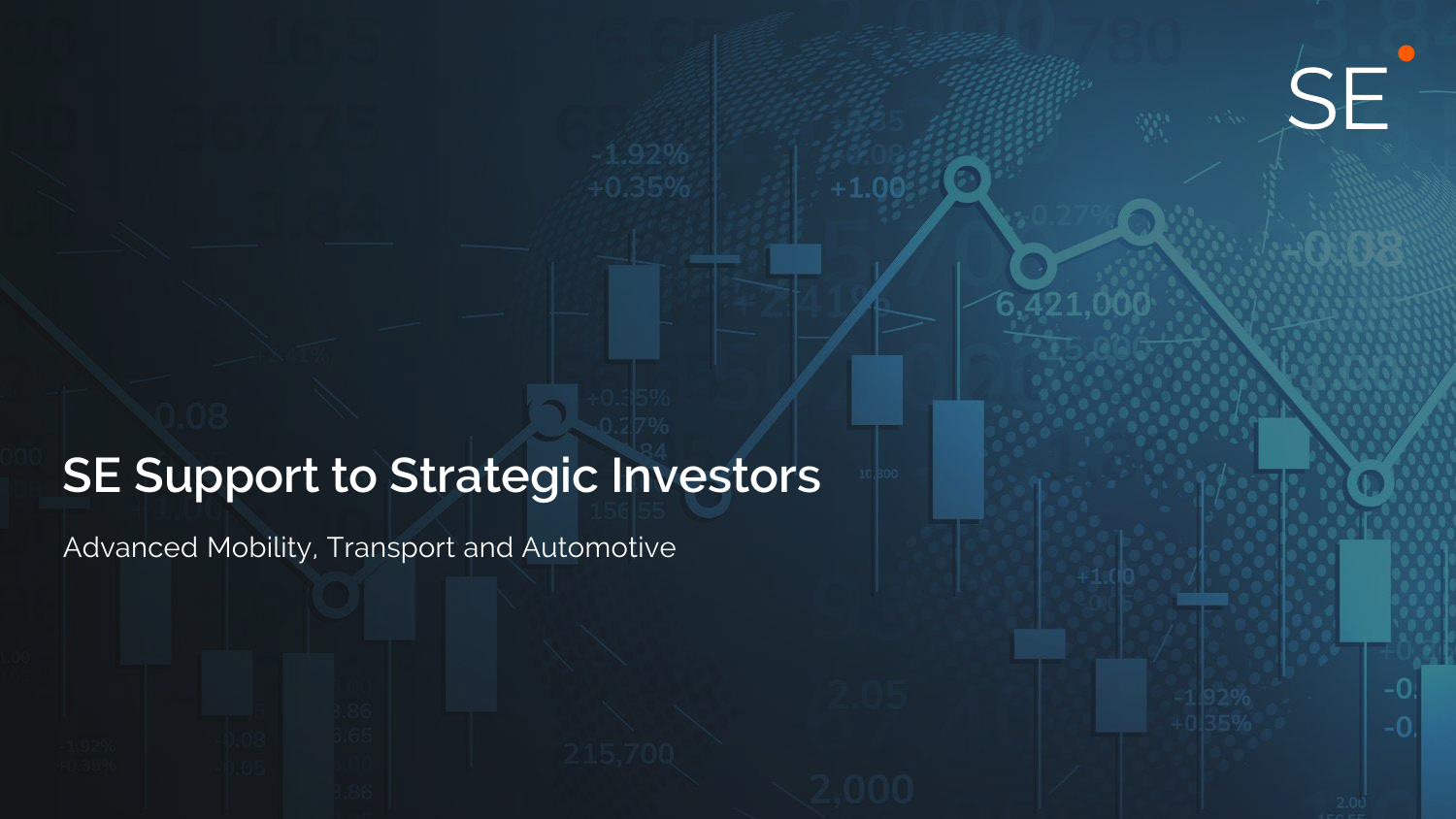# **We are an international management consulting company focused on mobility**



- Focused on mobility and the automotive industry
- Technology-driven mindset shared by a unique team of consultants
- Award-winning consulting approach and experience

# Global presence with offices in











Munich Hamburg London Detroit Shanghai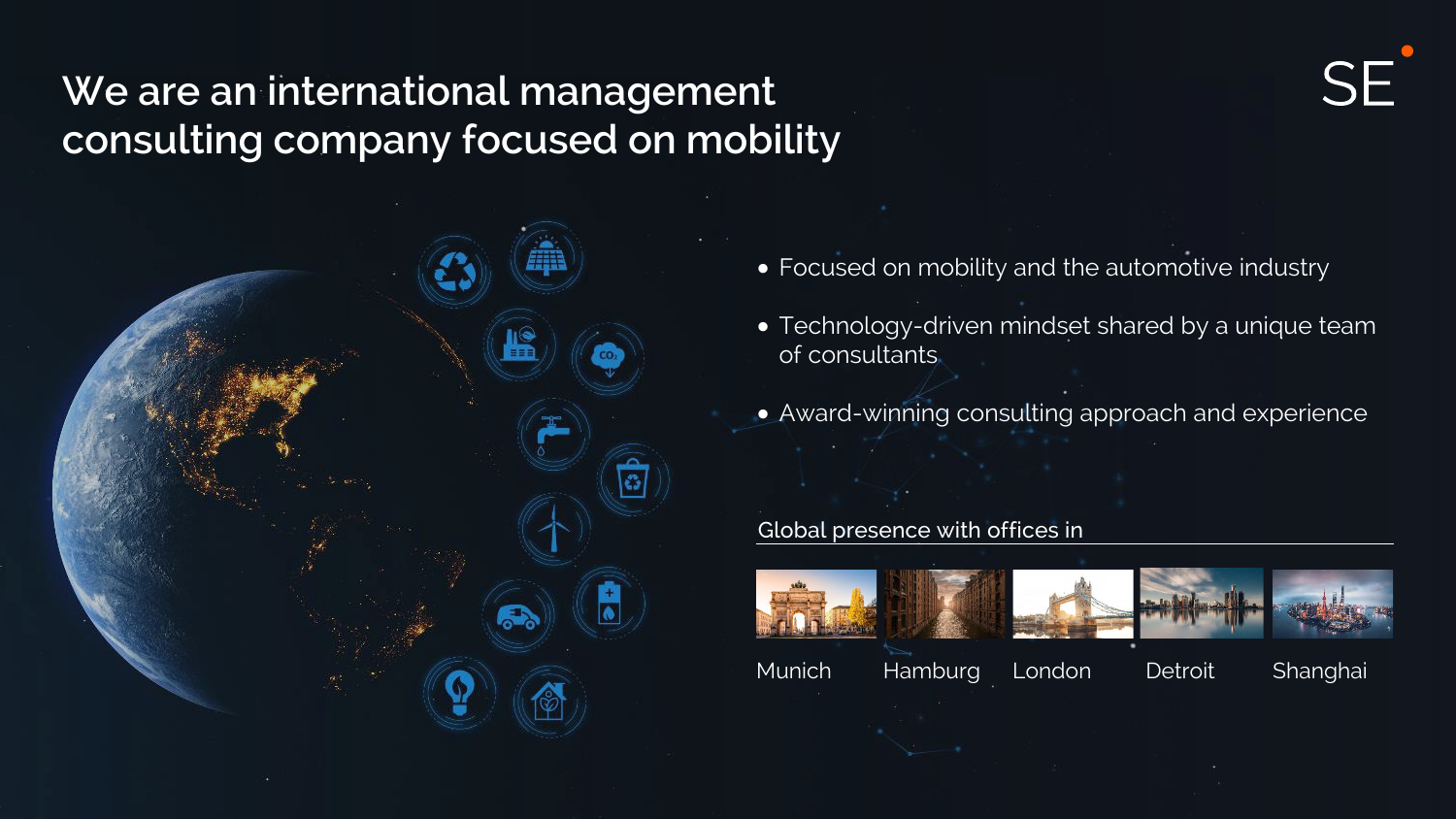# **For 8 years straight, our team has been awarded "Best Consultants" in Germany**

# Successful delivery

# 32

Projects successfully delivered since 2010

# **From**

Global programme lead for 14 new electric vehicles from a Chinese newcomer OEM

# **To**

Global technology and market study for electric supercharging systems

# Academic background of SE consultants





| <b>BESTE</b><br><b>BESTE</b><br><b>BESTE</b><br><b>BERATER</b><br><b>BERATER</b><br><b>BERATER</b> | <b>BESTE</b><br>RATER | c<br>201<br><b>JESTE</b><br><b>BESTE</b><br><b>BERATER</b><br><b>Secure</b> | thema<br><br>2020<br>Beste<br>benter |
|----------------------------------------------------------------------------------------------------|-----------------------|-----------------------------------------------------------------------------|--------------------------------------|
|----------------------------------------------------------------------------------------------------|-----------------------|-----------------------------------------------------------------------------|--------------------------------------|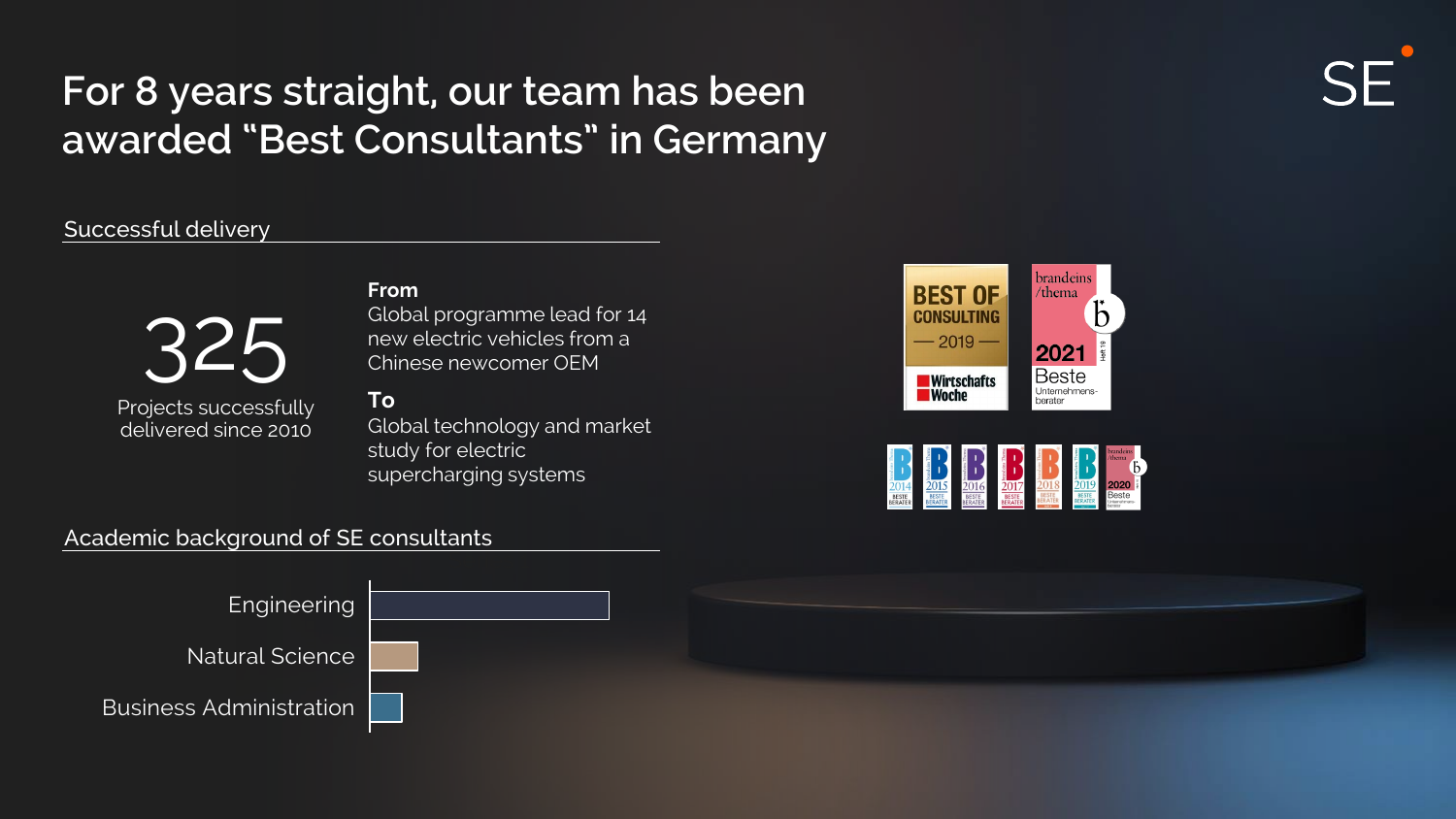# **We provide a unique combination of technical industry knowledge and pragmatic collaboration methods**



feasibility

experience combined with the support of a global engineering consultancy\*

**SF** 

**Your trusted advisor in the transport, clean energy & mobility industries - delivering real implementable solutions**

guidance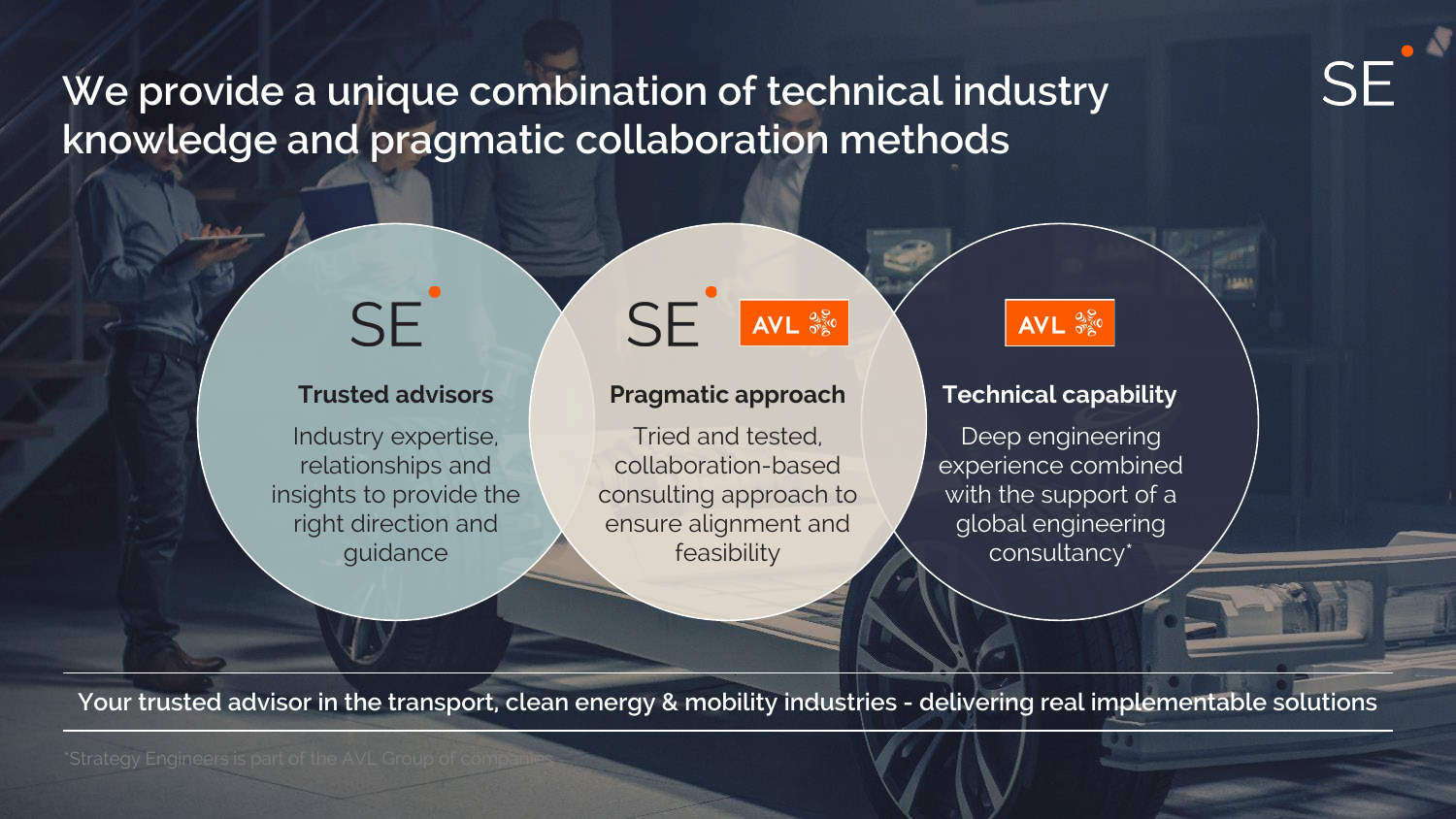**Our competences cover the key sectors impacting the adoption of advanced and clean mobility and energy; the hydrogen ecosystem is a clear area of focus**

**Key areas of opportunity in advanced mobility**

摩

**S.** 

### **Electrification**

- Powertrain transition to increasingly electrified propulsion from hybrids to battery electric vehicles
- Range of applications from micromobility through to commercial vehicles

### **Mobility as a service**

- Major growth seen in the uptake of shared services provides potential profit pool in mid-term horizon
- Mapping fast changing user preferences to emerging technologies is essential

# **Hydrogen and alternative fuels**

- Low-carbon applications requiring fast refuelling times provide a major opportunity for hydrogen
- Near-term decarbonisation can be achieved with ICE through alternative fuels

### **Connectivity**

- Increasing levels of connectivity allow seamless transition between multi-modal journeys
- Differentiation often led by those able to achieve best-in-class connected features and services

**Future Infrastructure**

- Hydrogen refuelling station rollout will need significant ramp up to support adoption
- Smart city development needed for future mobility e.g. inductive charging and active traffic management

### **Data & downstream business models**

- Abundance of data generated across the mobility space provides large potential for monetisation
- Value is shifting from upstream to downstream business models offering higher margins

ICE: Internal Combustion Engine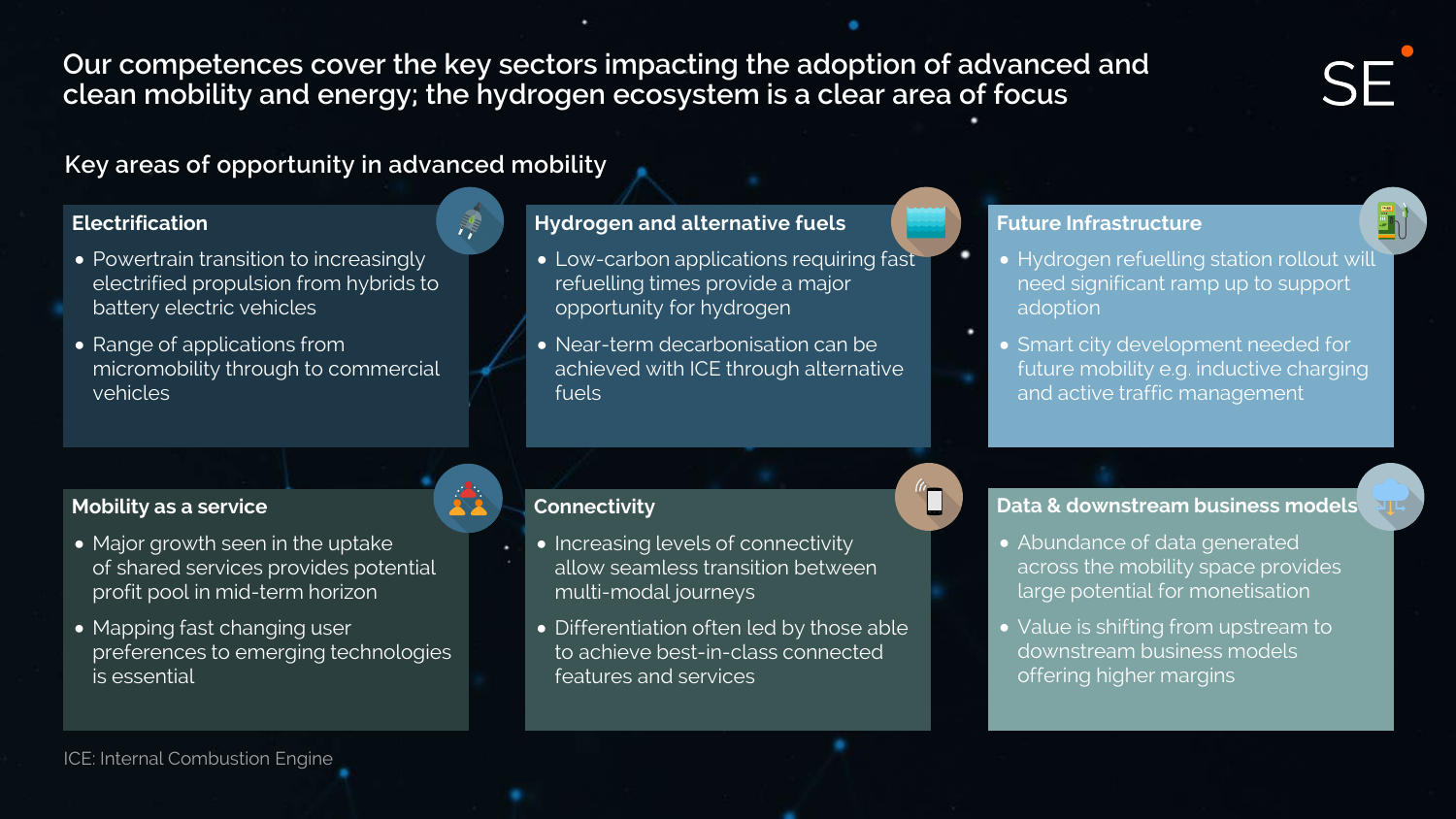**We understand the investment community and can "translate" technical and engineering insights into actionable language to support investors**

Screening

<sup>l</sup>cquisition

**Value creation cycle: Overview**

Divestment

Grouth

### Our end-to-end capabilities

- SE supports investors through all phases of the value creation cycle from screening through to divestment
- Areas of expertise
	- Screening: Finding the right targets in the market place
	- Acquisition: Completing due diligence to support evaluation
	- Turnaround: Managing organisational transformation
	- Growth: Driving growth of the business
	- Divestment: Planning and prioritising exit strategies
- Our experience with the investment community allows us to provide actionable insights to drive successful decision in complex and evolving markets

# Turnaround **We offer end-to-end investor support for all merger and acquisition requirements**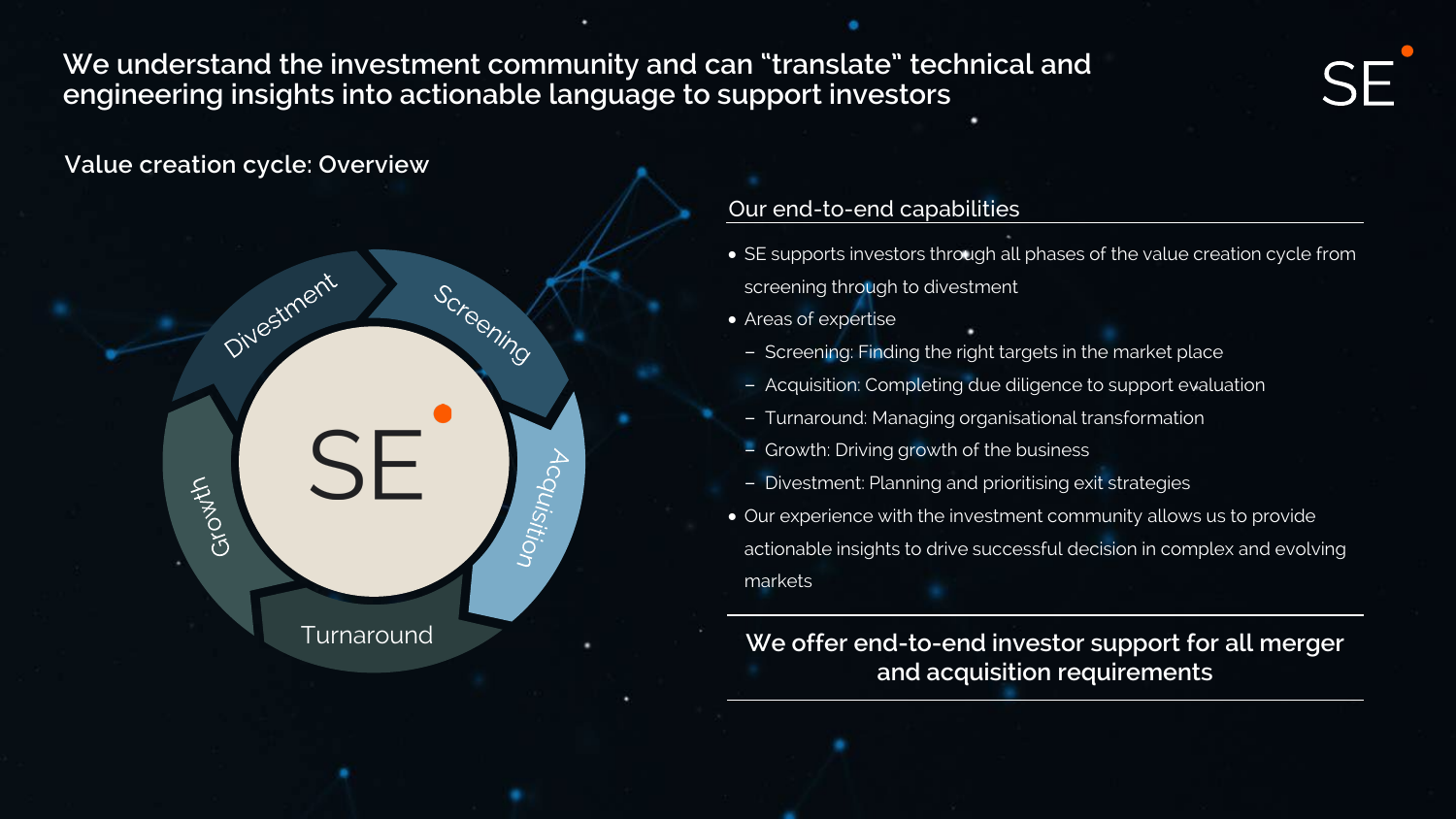**Our screening and acquisition process provides an in-depth analysis of the risks and opportunities allowing certainty in the final investment decision**

**SE approach to screening and acquisition** 

**Competitive** analysis

• Nature of competition in the market, and industry internal factors

Market \* structure

• Market size, evolution, key drivers and external factors

Target horizon scanning

• Horizon scanning and strategic ranking to determine target

Target competitiveness and positioning

• Defining relative value of target with scenarios and risk evaluation

> Business case and financial modelling1

 $\sim$   $\sim$ 

• Modelling expected return on investment

1) Potential extension to support quantification of return on investment